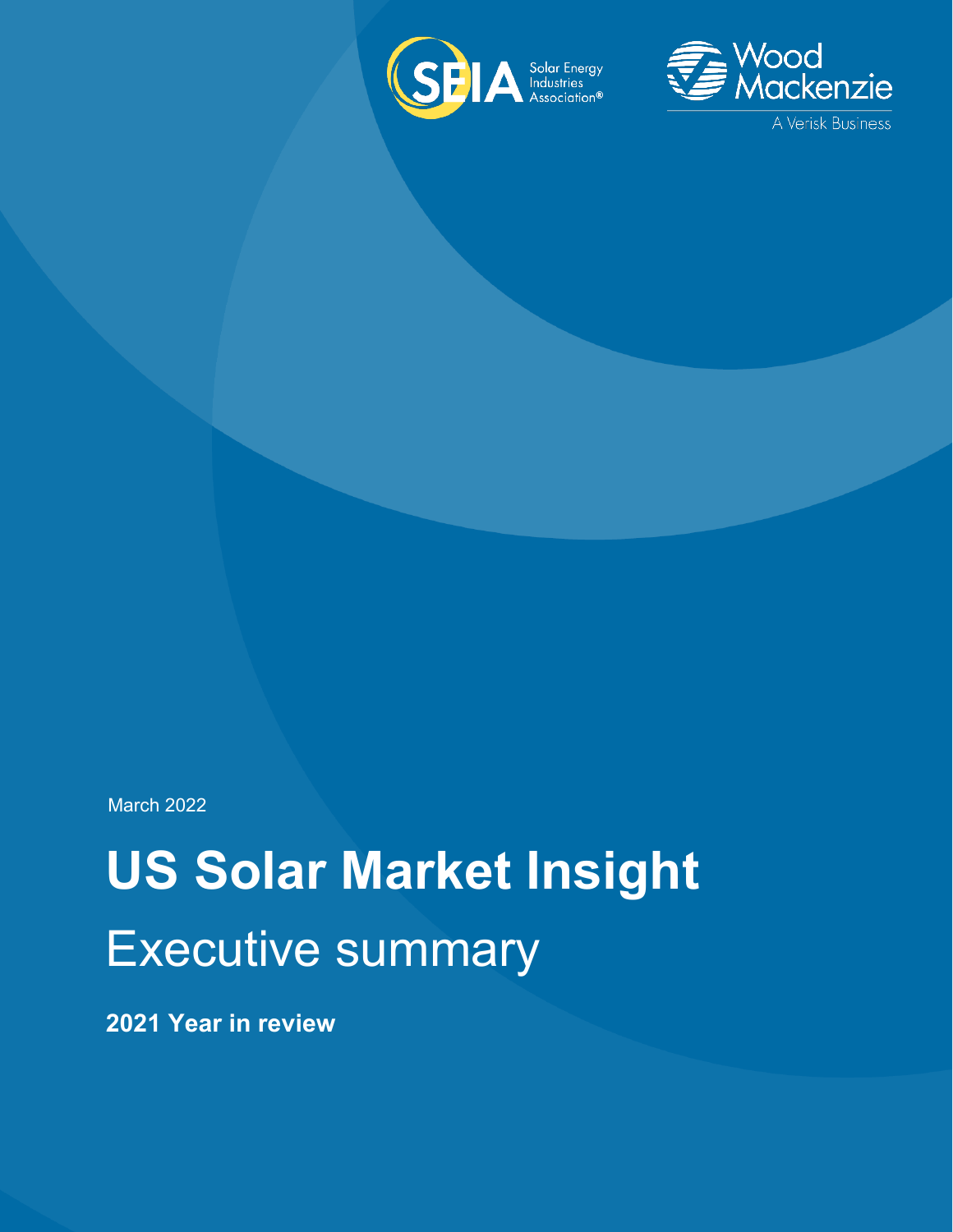# About the report

#### **Report Authors**

#### **Wood Mackenzie | US Research Team**

Michelle Davis, Principal Analyst (lead author) Bryan White, Solar Analyst Rachel Goldstein, Solar Analyst Sylvia Leyva Martinez, Senior Analyst Sagar Chopra, Solar Analyst Kelsey Goss, Solar Analyst Matthew Sahd, Research Associate Xiaojing Sun, Head of Global Solar

#### **Solar Energy Industries Association | SEIA**

Shawn Rumery, Senior Director of Research Colin Silver, Chief of Staff and Chief Content Officer Justin Baca, Vice President of Markets and Research

**US Solar Market Insight®** is a quarterly publication of Wood Mackenzie and the SEIA®. Each quarter, we collect granular data on the US solar market from nearly 200 utilities, state agencies, installers, and manufacturers. This data provides the backbone of this US Solar Market Insight® report, in which we identify and analyze trends in US solar demand, manufacturing and pricing by state and market segment over the next five to ten years. All forecasts are from Wood Mackenzie, Limited; SEIA does not predict future pricing, bid terms, costs, deployment or supply. The report includes all 50 states and Washington, D.C. National totals reported also include Puerto Rico and other US territories. Detailed data and forecasts for 50 states and Washington, D.C. are contained within the full version of the report.

#### **References and Contact**

- References, data, charts and analysis from this executive summary should be attributed to "Wood Mackenzie/SEIA US Solar Market Insight®."
- Media inquiries should be directed to Wood Mackenzie's PR team (WoodmacPR@woodmac.com) and Morgan Lyons (mlyons@seia.org) at SEIA.
- All figures are sourced from Wood Mackenzie. For more detail on methodology and sources, access the full report at [www.woodmac.com/research/products/power-and](http://www.woodmac.com/research/products/power-and-renewables/us-solar-market-insight/)[renewables/us-solar-market-insight/.](http://www.woodmac.com/research/products/power-and-renewables/us-solar-market-insight/)

**Note on US Solar Market Insight report title:** The report title is based on the quarter in which the report is released, not the most recent quarter of installation figures.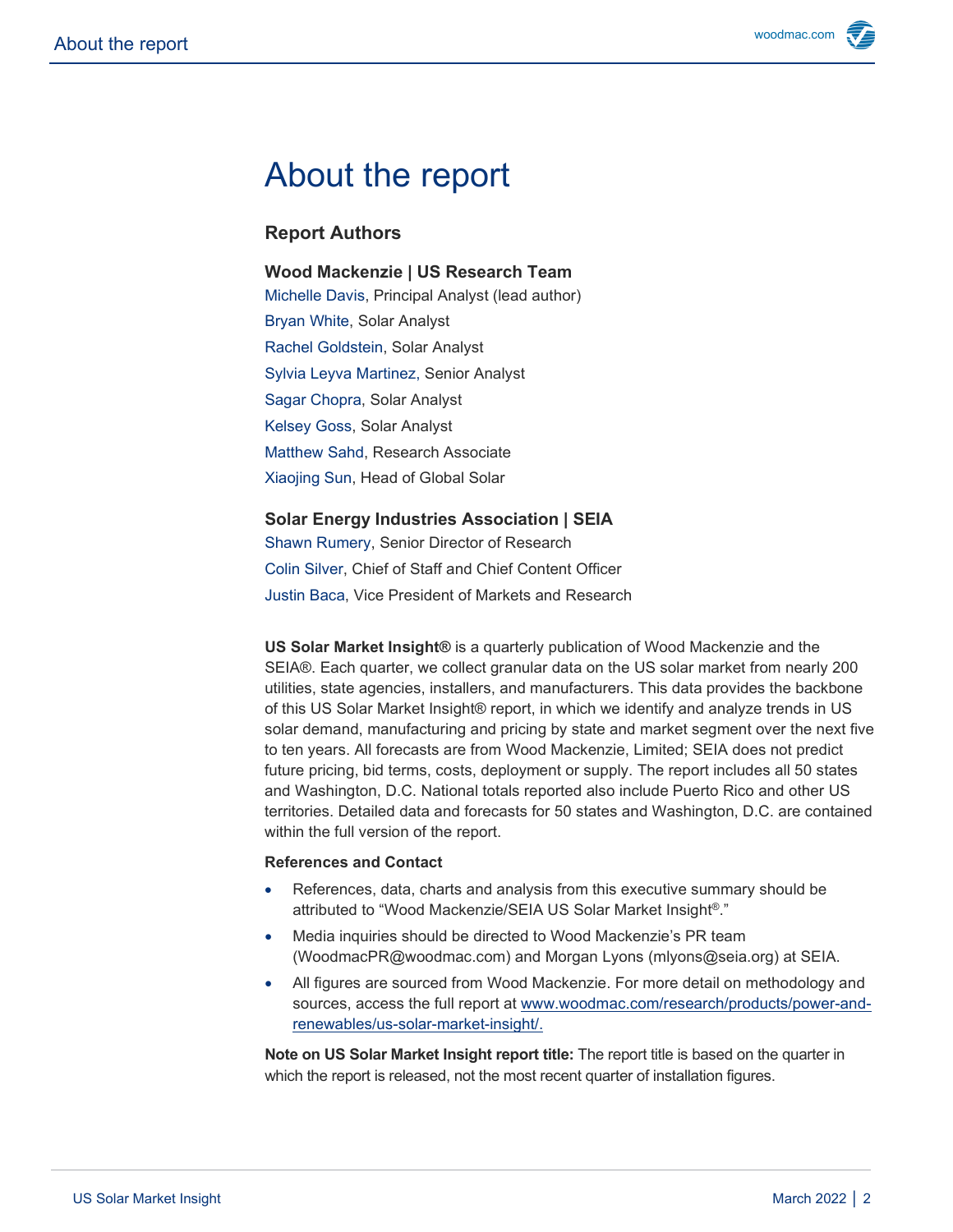# **Contents**

| 3.1. Residential PV     | 11 |
|-------------------------|----|
| 3.2. Commercial PV      | 12 |
| 3.3. Community solar PV | 13 |
| 3.4. Utility PV         | 14 |
|                         |    |
|                         |    |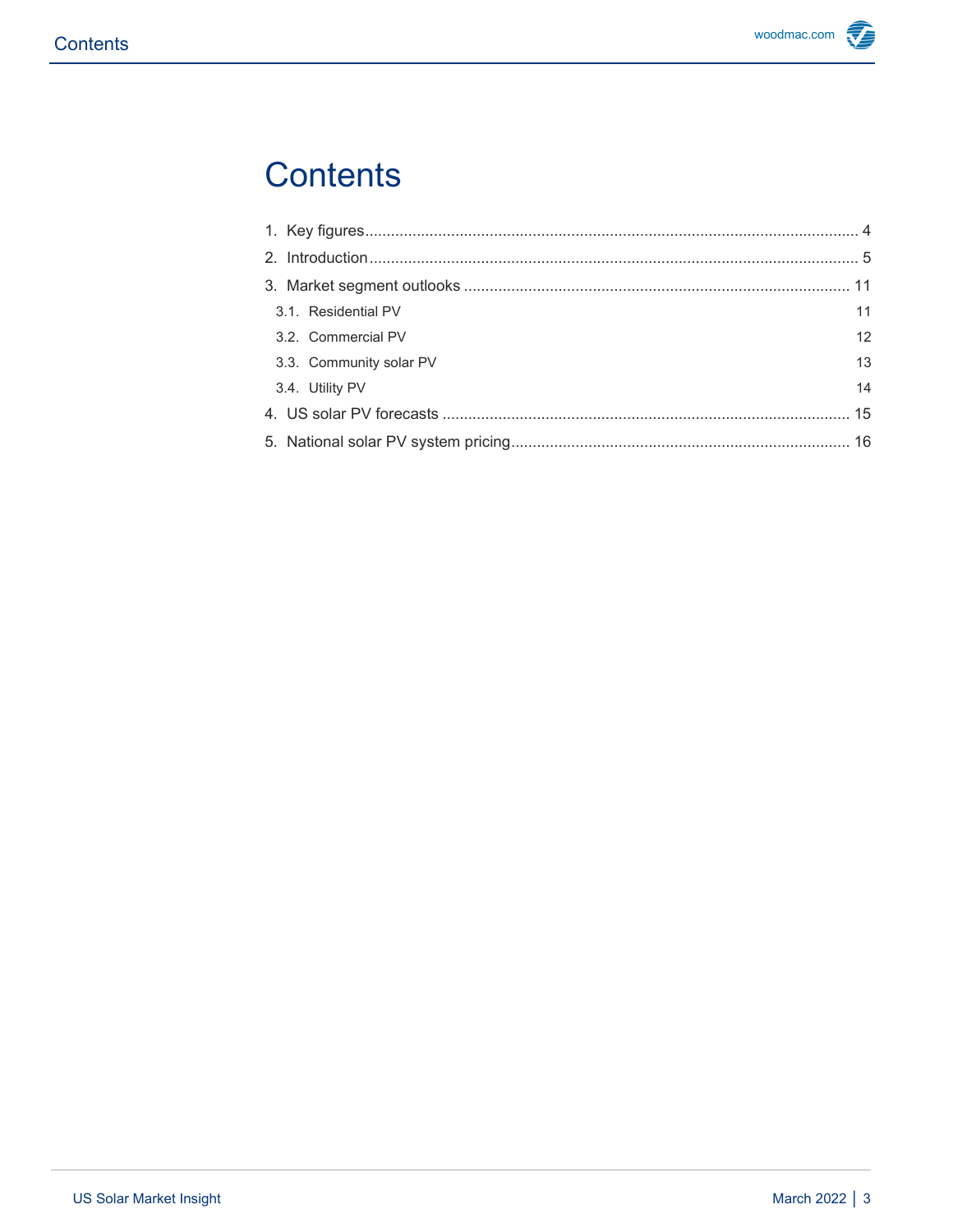# <span id="page-3-0"></span>1. Key figures

- In 2021, the US solar market installed a record 23.6 GW<sub>dc</sub> of solar capacity, a 19% increase over 2020.
- Solar accounted for 46% of all new electricity-generating capacity added in the US in 2021. This represents the third year in a row that solar has made up the largest share of new generating capacity in the US. In 2021, 3.9% of all US electricity generation came from solar.
- Texas overtook California as the top-ranked state for solar capacity additions for the first time in 2021, thanks to a strong year for utility solar in the state.
- Residential solar installations totaled 4.2 GW $_{dc}$  in 2021, setting an annual record and exceeding more than 500,000 projects installed in a year for the first time.
- Community solar volumes reached 957 MWdc, representing 7% year-over-year growth. Commercial solar volumes in 2021 were nearly equal to those in 2020 at 1,435 MWdc. Project delays from interconnection challenges and supply chain constraints limited growth in both sectors.
- Utility-scale solar set an annual installation record at nearly 17 GWdc. Despite this record growth, final installations in 2021 were lower than expected due to supply chain constraints, logistics challenges, and trade headwinds. Multiple gigawatts of projects pushed their online dates from 2021 to 2022 or later.
- 2021 was a year of increasing costs for the solar industry. Wood Mackenzie's tracking began showing consistent year-over-year and quarter-over-quarter price increases starting in Q2 2021, which continued throughout the year. Year-over-year price increases for utility-scale solar reached 18% for fixed-tilt projects and 14.2% for single-axis tracking projects in Q4.
- For this Year in Review report, Wood Mackenzie has released 10-year outlooks for each segment. The solar industry is expected to more than triple from 120 GWdc installed today to 464 GW $_{dc}$  by 2032. This is still far short of what's needed to hit the Biden administration's clean energy targets.
- The industry remains hopeful that the numerous clean energy provisions included in the Build Back Better (BBB) Act will make their way into final legislation. Passage of an Investment Tax Credit (ITC) extension and other clean energy provisions would be a significant solar market catalyst, increasing installations by 66% in the next decade over the base case.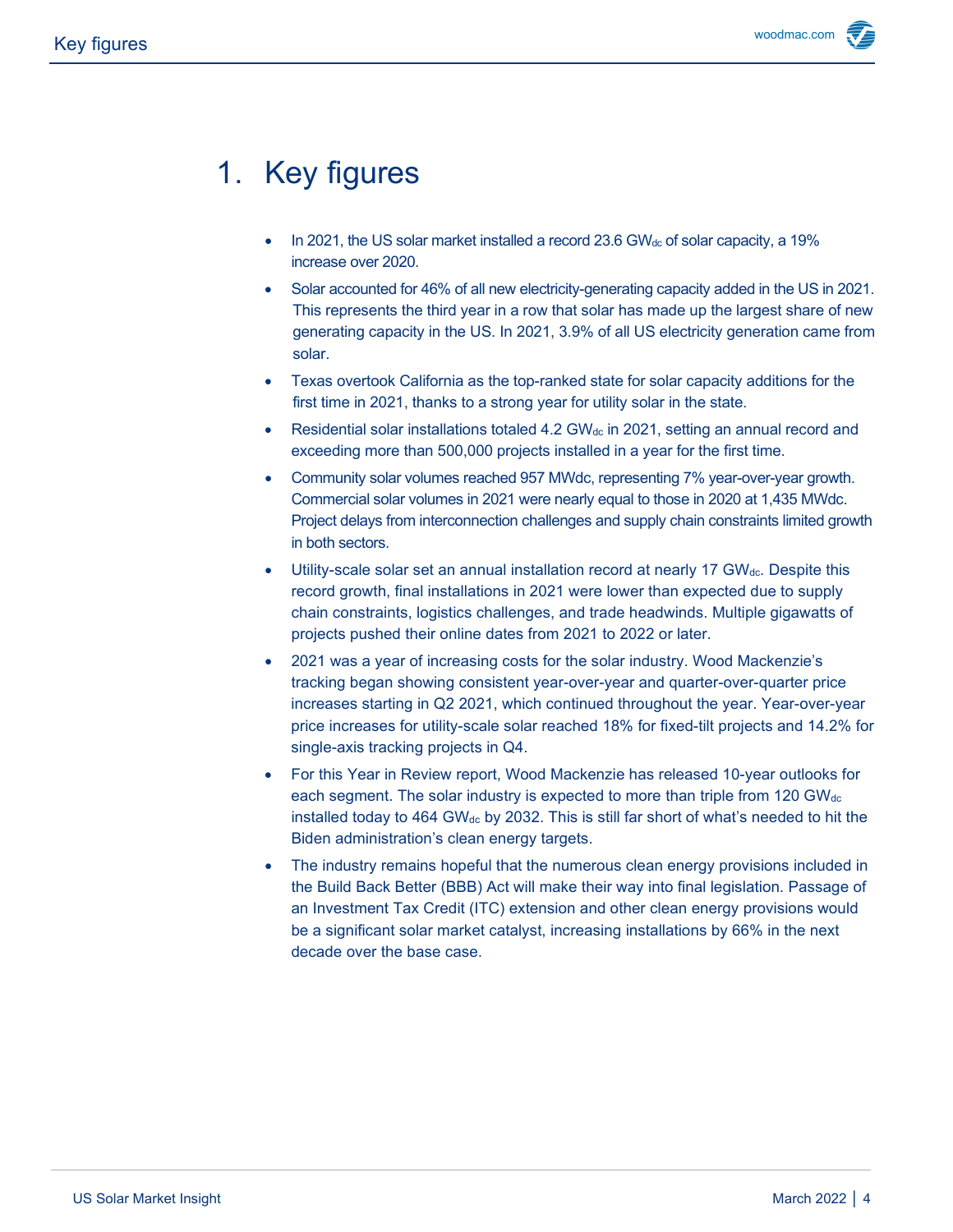## <span id="page-4-0"></span>2. Introduction

The US solar industry had another record-setting year in 2021, with 23.6 gigawatts-direct current  $(GW_{dc})$  of capacity installed. Despite numerous challenges throughout 2021, the industry easily exceeded 20 GWdc, and is expected to maintain that level of annual deployment for the foreseeable future.

Demand for solar remained high throughout the year. Residential solar installations exceeded 4 GW<sub>dc</sub> of capacity and the industry installed more than half a million systems in a single year for the first time. Nearly 5% of viable owner-occupied homes in the US have residential solar installed. Commercial and community solar combined set an annual record at 2.4 GWdc. Utility-scale solar had its biggest year yet at nearly 17 GW $_{dc}$  installed, more than double the utility solar installations from just two years prior.

Overall, solar PV accounted for 46% of all new electricity-generating capacity additions in 2021. This represents the third year in a row that solar has made up the largest share of new generating capacity in the US.



#### New US electricity-generating capacity additions, 2010 – 2021

Source: Wood Mackenzie, Federal Energy Regulatory Commission (for all other technologies); Note that some 2021 values were estimated based on Wood Mackenzie's North America Power Service data.

#### **Supply chain constraints and trade headwinds will hit 2022 the hardest**

By all accounts, 2021 was another successful year for the US solar industry. However, the industry is not immune to global economic trends. Elevated commodity prices, higher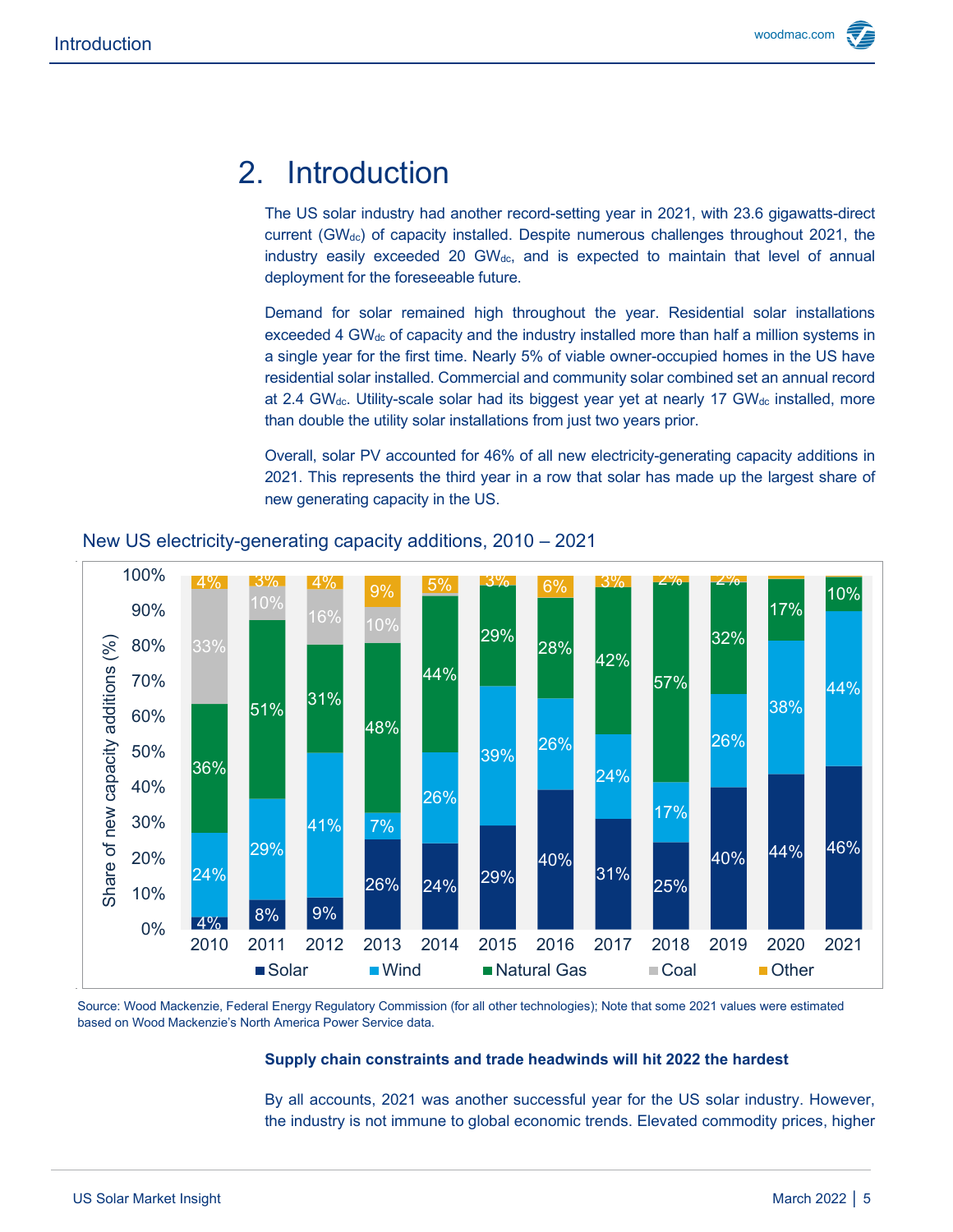freight costs, and shipping delays that affected most segments of the economy had significant impacts on the solar industry. It was the first year that solar system prices increased consistently year-over-year and quarter-over-quarter for every segment beginning in the second quarter.

Many of these trends will ultimately impact 2022 installation volumes. Price increases and equipment delays throughout 2021 impacted projects scheduled for 2022 the most. Utility solar installations this year are expected to fall by 14% compared to 2021, thanks to a combination of project cancelations and project delays from 2022 to 2023. Utility solar demand remains high, as demonstrated by the robust project pipeline. But Wood Mackenzie retains a conservative outlook for utility solar due primarily to equipment availability. Overall, our near-term solar forecasts for 2021-2022 have decreased by 11 GWdc, or 19%, since our September *US Solar Market Insight Q3 2021* report, highlighting the impacts of supply chain constraints and price increases over the last year.



Total solar capacity forecasted for 2021-2022 in recent SMI reports

Source: Wood Mackenzie

While distributed solar has been impacted less than utility solar, this year's expected installations would be higher in the absence of these constraints. The 2022 outlooks for commercial and community solar have been adjusted downward by 15% and 3%, respectively, reflecting the combination of interconnection-related challenges and supply chain constraints. While residential solar growth remains robust, tight equipment supply has led to longer project timelines and prevented even stronger growth for some installers.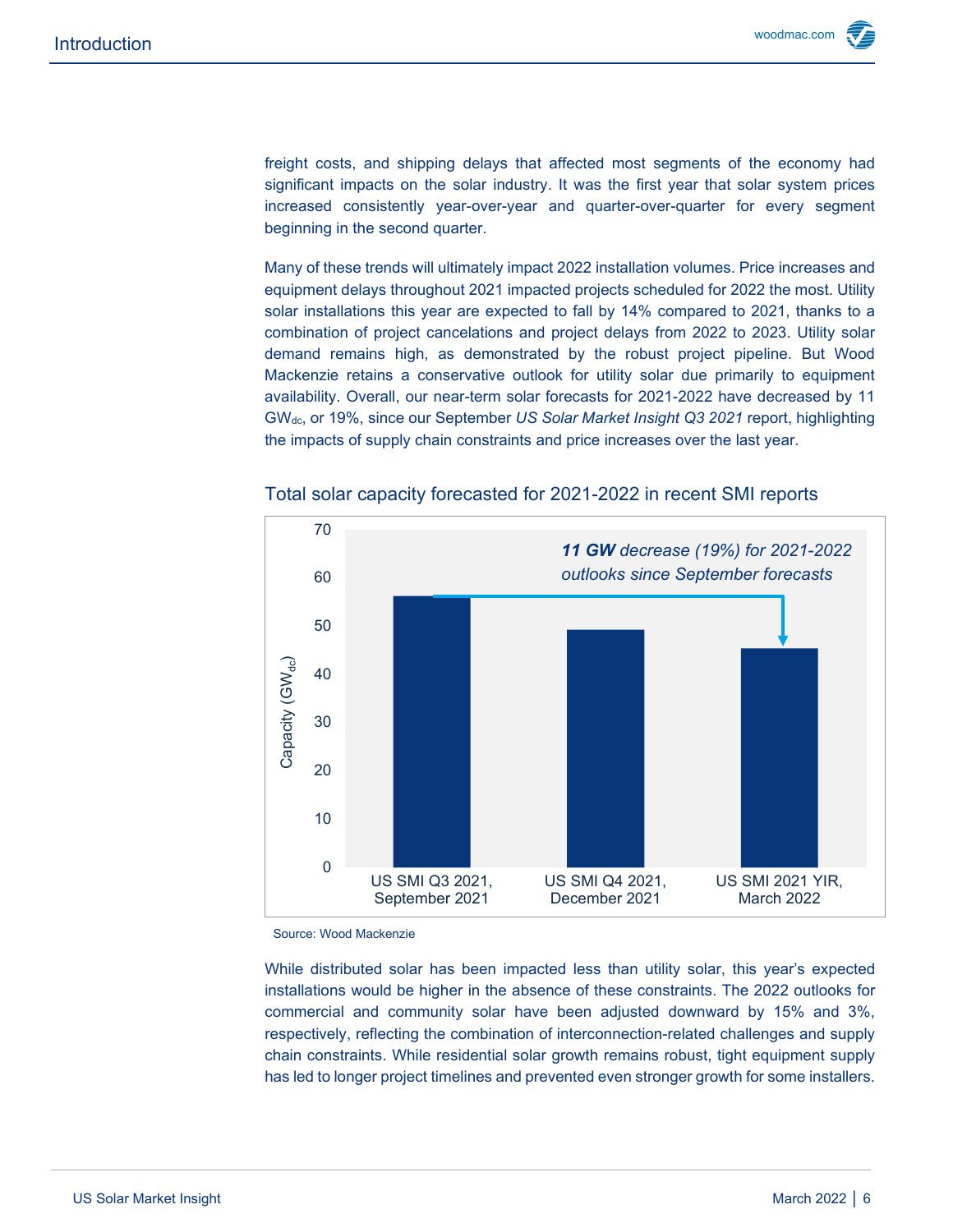Trade issues will also continue to impact the solar supply chain, but with less volatility than late 2021. In early February, the White House extended Section 201 tariffs on solar cells and modules for four years but doubled the tariff-free solar cell import quota from 2.5 GW to 5 GW and maintained the exclusion for bifacial modules. The decision offered some relief to both module assemblers and project developers.

In addition, US Customs and Border Protection released some shipments of solar modules from at least two major manufacturers that were detained under the Hoshine Withhold Release Order (WRO). While this release signals some hope for the industry, WRO compliance remains a top priority for module manufacturers with US exports. Importers continue to carefully prepare traceability documents and re-configure their supply chain to avoid detainments.

The industry is also watching the development of a recent anti-circumvention request filed by Auxin Solar against Vietnam, Malaysia, Thailand, and Cambodia. If the Department of Commerce initiates the case, it will present considerable downside risk and uncertainty for the solar industry. Applying China Antidumping and Countervailing duties (AD/CVD) can more than double the cost of imported modules, the majority of which come from the nations targeted by the request. The Department of Commerce will decide in March whether to take up the case.

#### **California's NEM 3.0 shapes the distributed solar outlook**

When the California Public Utilities Commission (CPUC) released its Proposed Decision (PD) for NEM 3.0 on December 13th, 2021, it instigated intense debates about appropriate policy for distributed solar compensation. The provisions of the PD were considerably worse for solar project economics than industry expectations. Since the release of the PD, much has changed. The new CPUC president, Alice Reynolds, has formally announced that the commission needs more time to review and consider the NEM 3.0 case. While there is little doubt that a revised proposal will be issued, it is much less clear how significant any modifications will be for project economics.

To demonstrate the potential impacts of the PD, Wood Mackenzie has included the proposed provisions in its forecasts for California's distributed solar markets. Unsurprisingly, these policy changes are the single largest factor influencing our outlooks for the state's residential and commercial solar growth. Payback periods for projects in both segments would lengthen beyond 10 years. As a result, both residential and commercial solar markets are expected to decline by about half within the next few years. And since California remains the largest distributed solar market in the US, these reductions result in nationwide market contraction for both segments starting in 2023. More detailed analysis on this topic is provided in the full report.

#### **Federal clean energy incentives remain in limbo**

It appears unlikely that the BBB Act will pass in its current form. That said, the solar industry is hopeful that the numerous clean energy incentives included in the bill will be passed in some fashion. The most important incentives include an extension and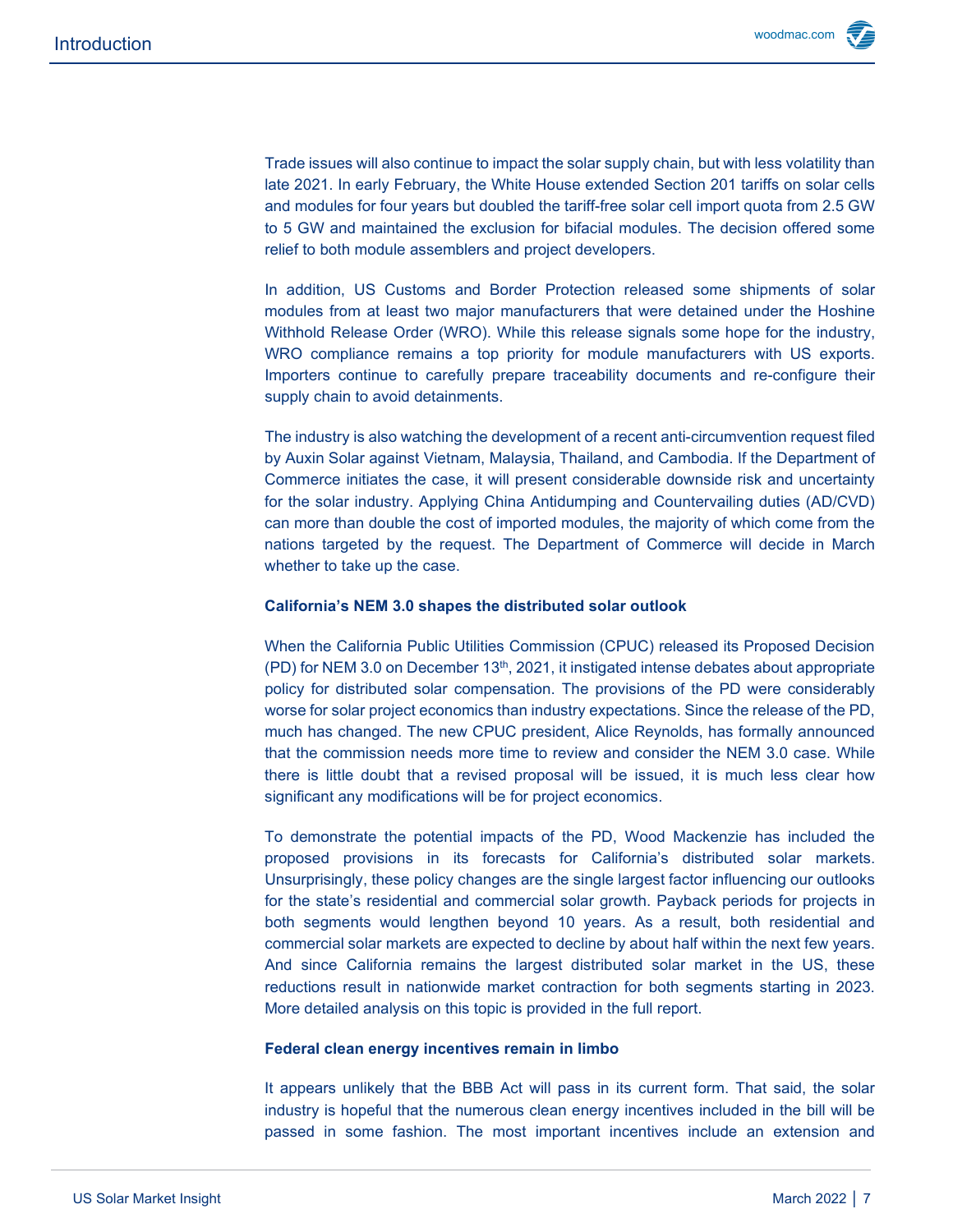expansion of the ITC and Production Tax Credit (PTC), a new standalone storage ITC, tax credits for solar manufacturing, and direct payment options for tax credits. As part of this Year in Review report, Wood Mackenzie has included 10-year outlooks for both a base case scenario and a scenario assuming these federal clean energy incentives become law (referred to throughout as the "ITC extension scenario").

Similar to results published in the *US Solar Market Insight Q4 2021* report, an ITC extension scenario would be a major catalyst for the industry, increasing capacity installations over the next decade by 66%. This represents a 20% increase for residential, 15% for non-residential (commercial and community solar), and 86% for utility solar. The solar fleet by 2032 would be nearly 700 GW $_{dc}$  compared to 464 GW $_{dc}$  in the base case.

Without the passage of these clean energy incentives, the solar industry will be far off from what's needed to hit the nation's 2035 decarbonization goals.



#### US solar forecast under an ITC extension scenario

Source: Wood Mackenzie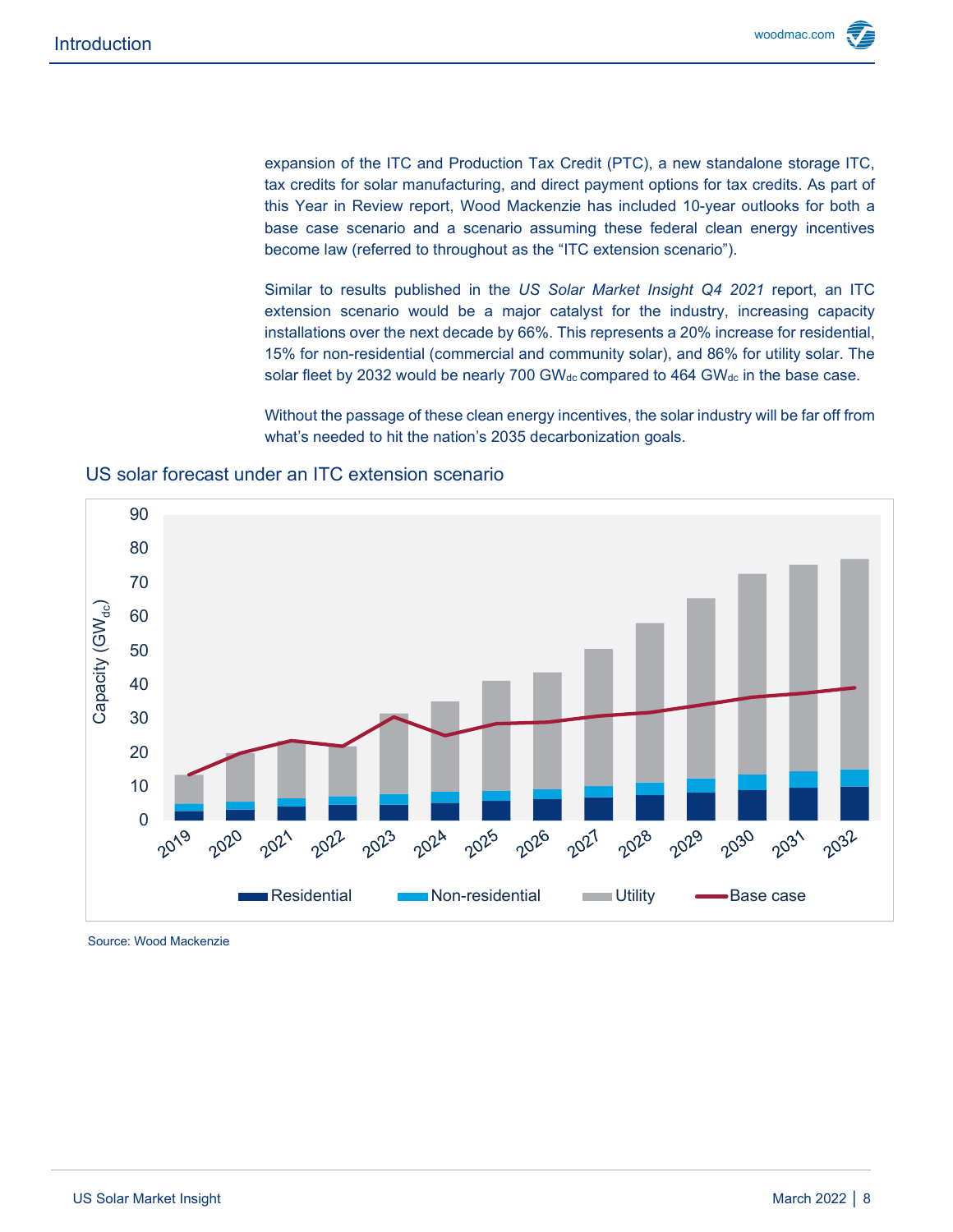|                       | <b>Rank</b>     |                |                | <b>Installations (MWdc)</b>                               |       |       |  |  |  |
|-----------------------|-----------------|----------------|----------------|-----------------------------------------------------------|-------|-------|--|--|--|
| <b>State</b>          | 2019            | 2020           | 2021           | 2019                                                      | 2020  | 2021  |  |  |  |
| <b>Texas</b>          | $\overline{2}$  | $\overline{2}$ | $\mathbf{1}$   | 1,412                                                     | 3,426 | 6,060 |  |  |  |
| <b>California</b>     | 1               | $\overline{1}$ | $\overline{2}$ | 3,112                                                     | 3,917 | 3,640 |  |  |  |
| <b>Florida</b>        | 3               | 3              | 3              | 1,367                                                     | 2,827 | 1,660 |  |  |  |
| <b>Virginia</b>       | 19              | $\overline{4}$ | $\overline{4}$ | 132                                                       | 1,406 | 1,450 |  |  |  |
| Georgia               | $6\phantom{1}6$ | $\overline{7}$ | 5              | 885                                                       | 593   | 1,203 |  |  |  |
| <b>Indiana</b>        | 24              | 32             | $6\phantom{a}$ | 78                                                        | 66    | 1,142 |  |  |  |
| <b>North Carolina</b> | $\overline{4}$  | 5              | $\overline{7}$ | 966                                                       | 786   | 770   |  |  |  |
| <b>New York</b>       | 8               | 8              | 8              | 473                                                       | 544   | 656   |  |  |  |
| <b>Nevada</b>         | 10              | 15             | 9              | 403                                                       | 316   | 639   |  |  |  |
| <b>Illinois</b>       | 21              | 13             | 10             | 107                                                       | 349   | 541   |  |  |  |
| <b>Colorado</b>       | 14              | 14             | 11             |                                                           |       |       |  |  |  |
| <b>Arizona</b>        | 5               | 9              | 12             |                                                           |       |       |  |  |  |
| <b>Michigan</b>       | 32              | 27             | 13             |                                                           |       |       |  |  |  |
| <b>Massachusetts</b>  | 12              | 11             | 14             |                                                           |       |       |  |  |  |
| <b>Wisconsin</b>      | 30              | 19             | 15             |                                                           |       |       |  |  |  |
| <b>Utah</b>           | 20              | 10             | 16             |                                                           |       |       |  |  |  |
| <b>Ohio</b>           | 27              | 18             | 17             |                                                           |       |       |  |  |  |
| <b>Alabama</b>        | 51              | 51             | 18             | <b>Underlying data</b><br>available in the full<br>report |       |       |  |  |  |
| <b>Maine</b>          | 40              | 29             | 19             |                                                           |       |       |  |  |  |
| <b>New Jersey</b>     | 9               | 12             | 20             |                                                           |       |       |  |  |  |
| <b>Oregon</b>         | 18              | 20             | 21             |                                                           |       |       |  |  |  |
| <b>Connecticut</b>    | 15              | 24             | 22             |                                                           |       |       |  |  |  |
| <b>Arkansas</b>       | 37              | 23             | 23             |                                                           |       |       |  |  |  |
| <b>lowa</b>           | 33              | 22             | 24             |                                                           |       |       |  |  |  |
| <b>Rhode Island</b>   | 17              | 25             | 25             |                                                           |       |       |  |  |  |
| <b>South Carolina</b> | $\overline{7}$  | $6\phantom{a}$ | 26             |                                                           |       |       |  |  |  |
| <b>Maryland</b>       | 16              | 26             | 27             |                                                           |       |       |  |  |  |

## State solar PV installation rankings, 2021

Source: Wood Mackenzie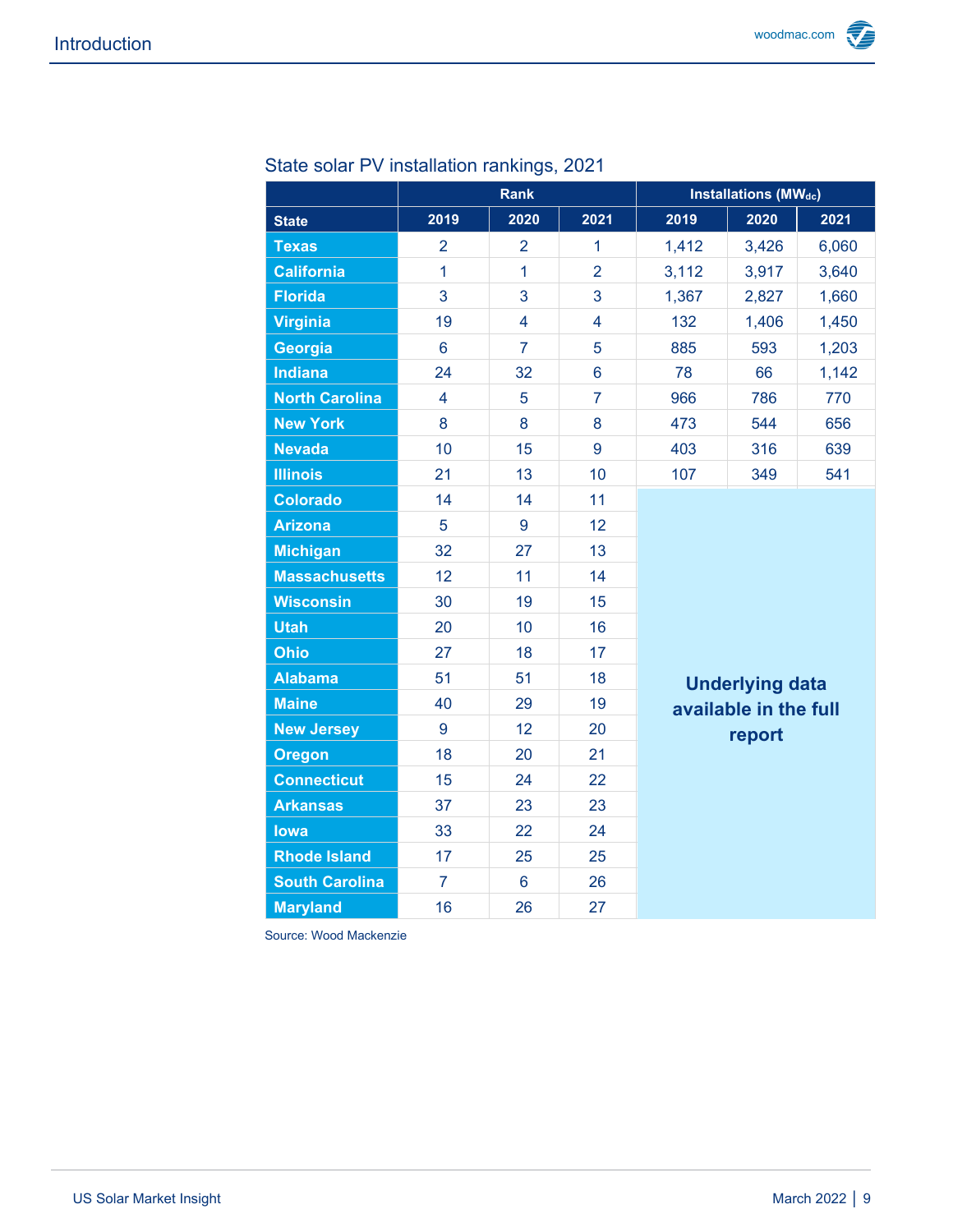|                                                          | Rank |      |      | <b>Installations (MWdc)</b> |                        |      |
|----------------------------------------------------------|------|------|------|-----------------------------|------------------------|------|
| <b>State</b>                                             | 2019 | 2020 | 2021 | 2019                        | 2020                   | 2021 |
| <b>Puerto Rico</b><br>and Other US<br><b>Territories</b> | 38   | 33   | 28   |                             |                        |      |
| <b>Pennsylvania</b>                                      | 25   | 17   | 29   |                             |                        |      |
| <b>Minnesota</b>                                         | 13   | 21   | 30   |                             |                        |      |
| <b>New Mexico</b>                                        | 22   | 16   | 31   |                             |                        |      |
| <b>Hawaii</b>                                            | 11   | 28   | 32   |                             |                        |      |
| <b>Washington</b><br><b>DC</b>                           | 39   | 34   | 33   |                             |                        |      |
| <b>Washington</b>                                        | 31   | 36   | 34   |                             |                        |      |
| <b>Missouri</b>                                          | 26   | 35   | 35   |                             |                        |      |
| <b>Idaho</b>                                             | 35   | 39   | 36   |                             |                        |      |
| <b>New</b><br><b>Hampshire</b>                           | 34   | 40   | 37   |                             |                        |      |
| <b>Vermont</b>                                           | 29   | 42   | 38   |                             | <b>Underlying data</b> |      |
| <b>Delaware</b>                                          | 43   | 44   | 39   |                             | available in the full  |      |
| <b>Kansas</b>                                            | 36   | 37   | 40   |                             | report                 |      |
| <b>Oklahoma</b>                                          | 47   | 41   | 41   |                             |                        |      |
| <b>Louisiana</b>                                         | 42   | 30   | 42   |                             |                        |      |
| <b>Tennessee</b>                                         | 23   | 49   | 43   |                             |                        |      |
| <b>Kentucky</b>                                          | 45   | 46   | 44   |                             |                        |      |
| <b>Nebraska</b>                                          | 41   | 43   | 45   |                             |                        |      |
| <b>West Virginia</b>                                     | 48   | 48   | 46   |                             |                        |      |
| <b>Montana</b>                                           | 28   | 45   | 47   |                             |                        |      |
| <b>Alaska</b>                                            | 46   | 47   | 48   |                             |                        |      |
| <b>Wyoming</b>                                           | 49   | 38   | 49   |                             |                        |      |
| <b>Mississippi</b>                                       | 44   | 31   | 50   |                             |                        |      |
| <b>North Dakota</b>                                      | 50   | 52   | 51   |                             |                        |      |
| <b>South Dakota</b>                                      | 52   | 50   | 52   |                             |                        |      |

## State solar PV installation rankings, 2021

Source: Wood Mackenzie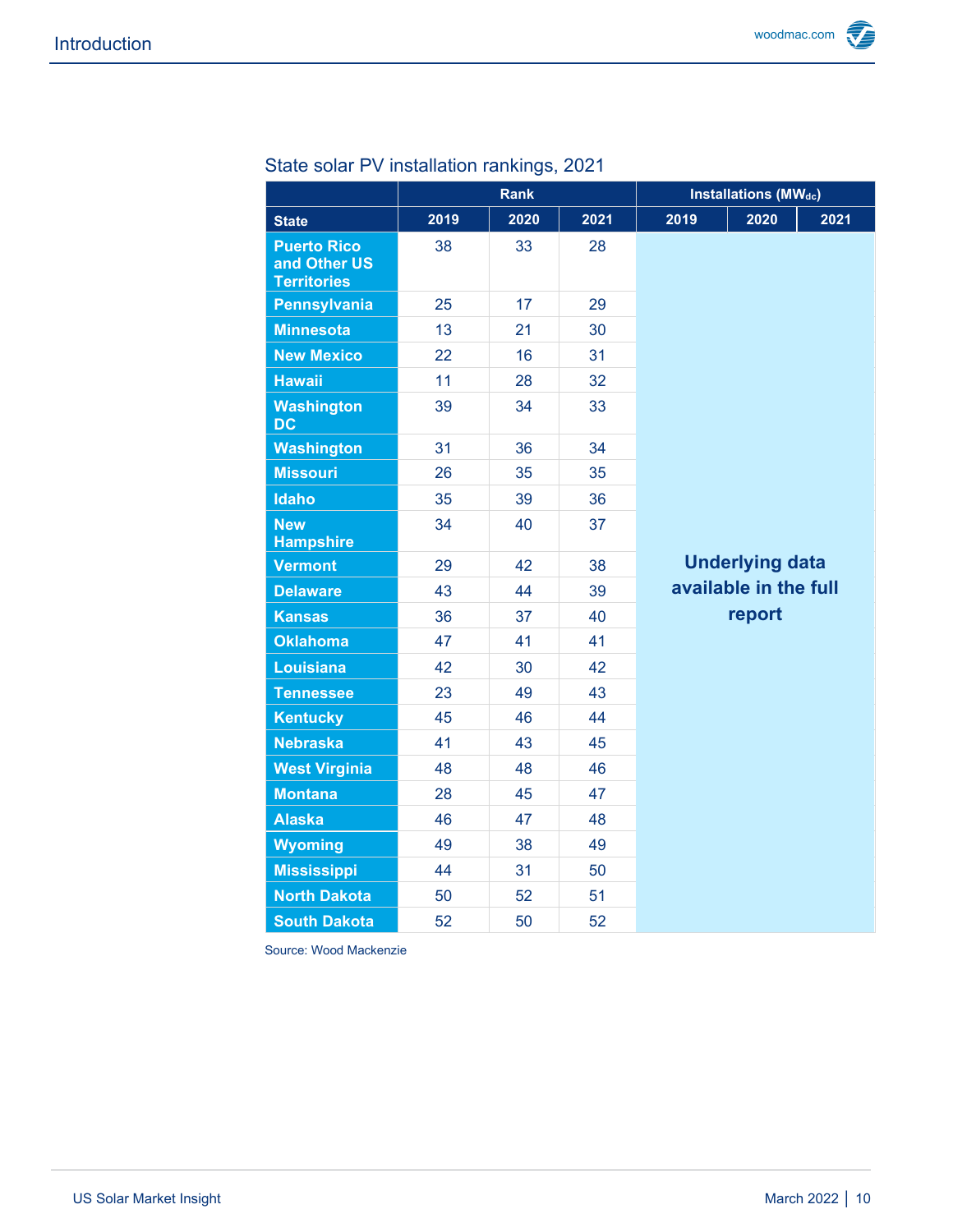# <span id="page-10-0"></span>3. Market segment outlooks

#### 3.1. Residential PV

- <span id="page-10-1"></span>4.2 GW<sub>dc</sub> and 514,000 systems installed in 2021, 1,156 MW<sub>dc</sub> in Q4 2021
- Up 30% from 2020

The US residential solar industry broke records in 2021 as consumer demand remains higher than ever. The market added 1,156 MW $_{dc}$  in Q4 to reach 4.2 GW $_{dc}$  of annual installed capacity, representing both quarterly and annual records. Installers completed more than 500,000 projects in 2021, the first time the segment has achieved this annual milestone. Residential solar installations grew 30% year-over-year, the highest annual growth rate since 2015.

The industry achieved all this despite elevated component pricing and supply chain issues worsening throughout the year. Many industry players continued to experience tight module and battery availability during Q4 and heading into 2022. So far, signs point to a similar story this year.

Even so, the market is managing to grow through these struggles. Wood Mackenzie forecasts 13% growth for residential solar in 2022, with upside if installers start to see supply chain relief. NEM 3.0 in California and the expiration of the ITC heavily impact our base case outlook from 2023 onward. With California volumes set to fall by 45% in the first full year of NEM 3.0, we forecast the entire market will contract by 2% in 2023. The market, excluding California, will grow by 18% during the same time period. An ITC extension increases our residential outlook by nearly 13 GW<sub>dc</sub>, or 21%, from 2023 to 2032.



Residential solar installations and forecast, 2018-2032

Source: Wood Mackenzie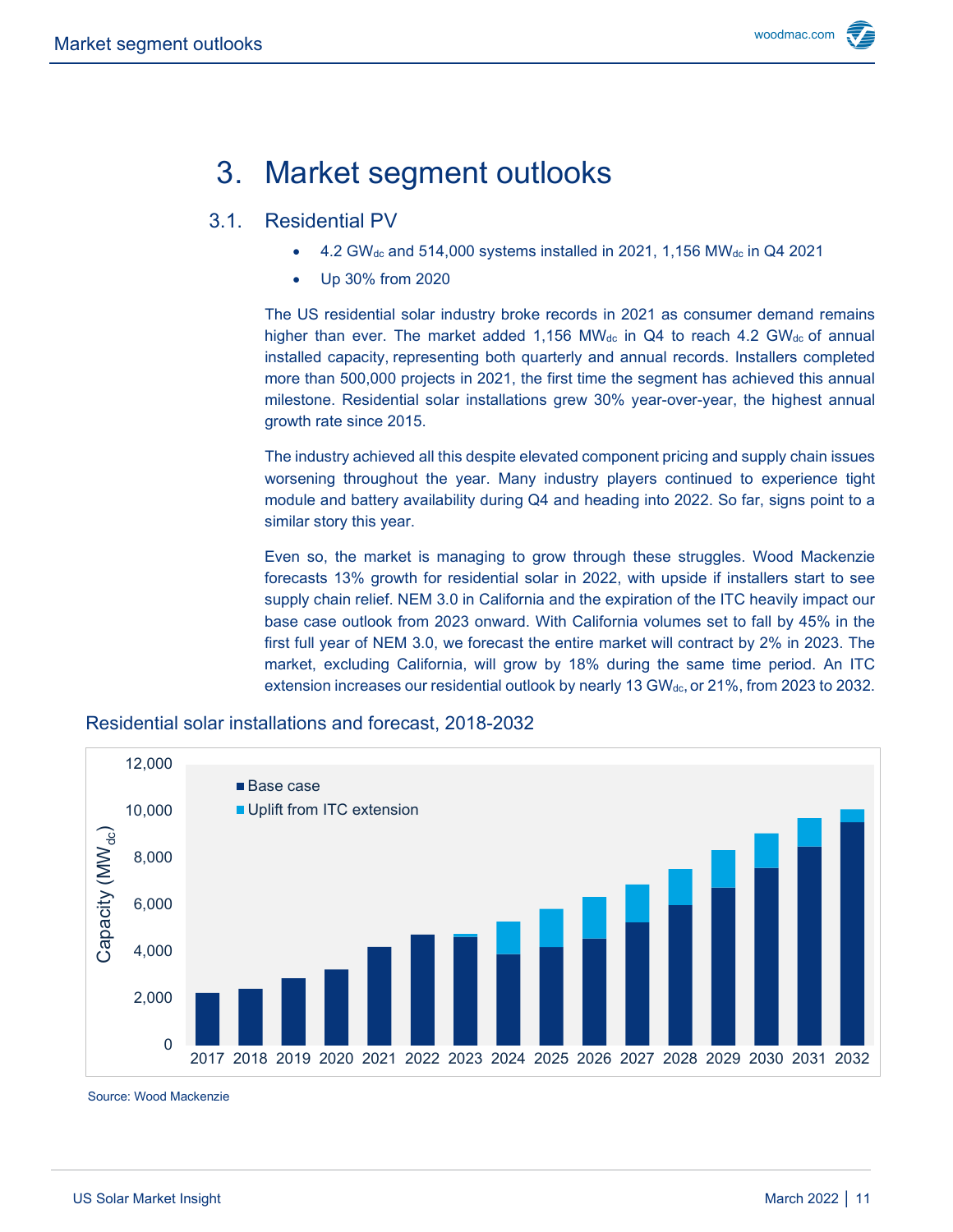#### 3.2. Commercial PV

- <span id="page-11-0"></span>• 1,435 MWdc installed in 2021, 397 MWdc in Q4 2021
- Down 1% from 2020

**Note on market segmentation: Commercial solar encompasses distributed solar projects with commercial, industrial, agricultural, school, government or nonprofit offtakers, including remotely net-metered projects. This excludes community solar (covered in the following section).**

After installing 397 MW<sub>dc</sub> in the fourth quarter, the commercial solar industry ended the year with 1,435 MWdc – nearly on par with 2020 volumes. More projects would have been completed had it not been for supply chain constraints or interconnection delays. Commercial solar developers report there will be project spillover into 2022. Double-digit growth in commercial solar volumes is expected for the next two years thanks to a combination of project spillover from 2021 to 2022, demand pull-in from the current ITC schedule, and numerous state-level policy programs.

It is hard to understate the impact of California's NEM 3.0 policy on the shape of the commercial solar outlook. While industry conversation has focused heavily on residential solar, NEM 3.0 will also have a dramatic impact on commercial solar. The current PD will result in longer project paybacks and broad industry contraction, causing a 37% decline of over 1,500 MW<sub>dc</sub> compared to the prior outlook for 2022-2026.

With the passage of federal clean energy incentives, the commercial solar forecast would increase by 21% from 2022-2026 compared to the base case. While small and medium commercial solar will benefit from new refundability provisions for the tax credit, state incentive program fluctuations and interconnection challenges continue to have an outsized impact on commercial solar markets.



#### Commercial solar installations and forecast, 2018-2026

Source: Wood Mackenzie; Note that Wood Mackenzie provides a 10-year outlook to 2032 for non-residential solar (commercial and community solar combined) in the Solar Market Insight 2021 Year in Review full report.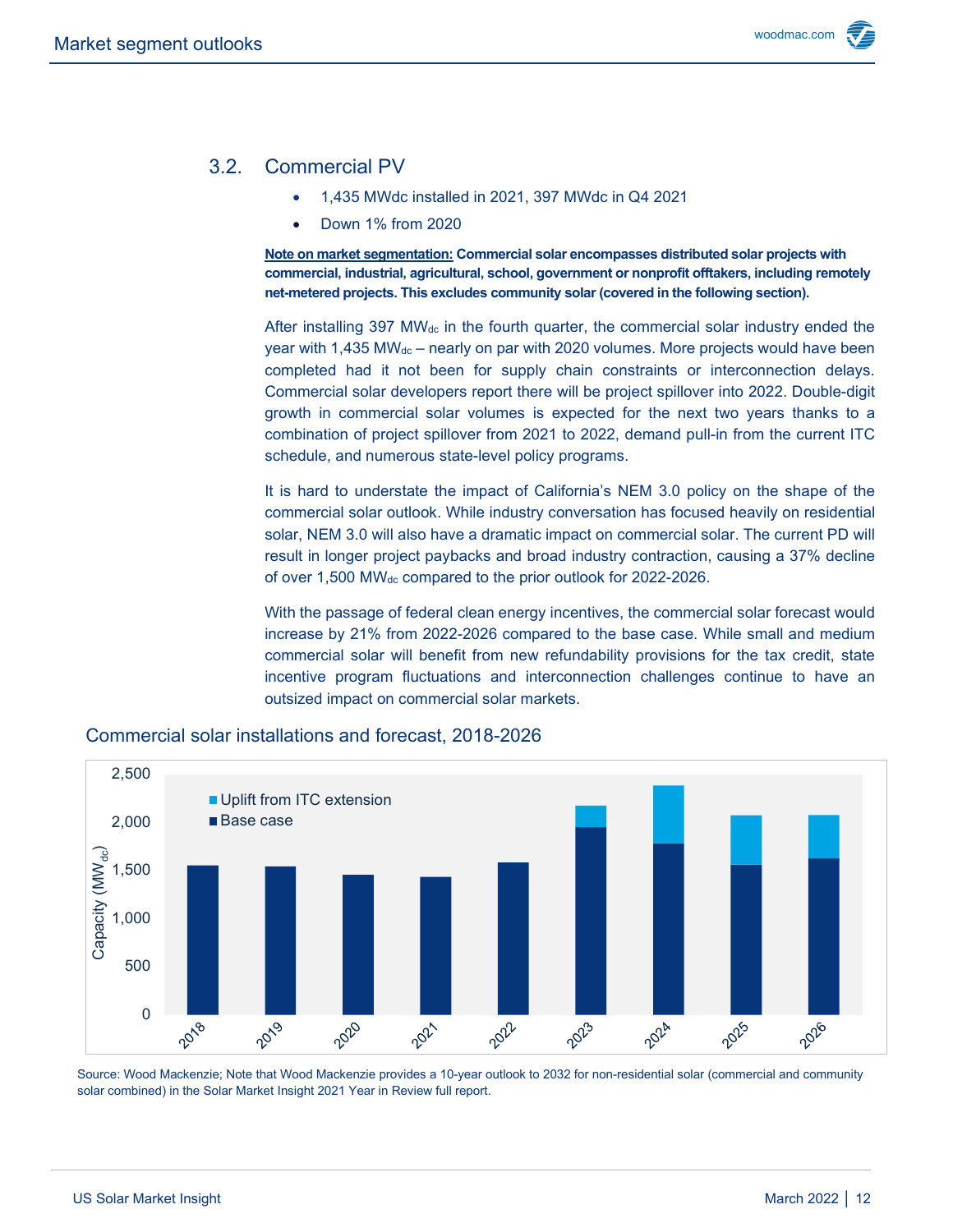### 3.3. Community solar PV

- <span id="page-12-0"></span>• 957 MWdc installed in 2021, 355 MWdc in Q4 2021
- Up 7% from 2020

**Note on market segmentation: Community solar projects are part of formal programs where multiple customers can subscribe to the power produced by a local solar project and receive credits on their utility bills.**

The community solar industry had a record-setting year in 2021, installing 957 MWdc. Installations in Q4 2021 dropped year-over-year but significantly grew quarter-overquarter. New York dominated the national community solar market in 2021, accounting for nearly two-thirds of capacity in the final quarter. Total community solar capacity is expected to more than double over the next five years, with considerable upside if new state programs are created and current programs are expanded.

We have decreased the Maine outlook due to continued cluster study delays that inhibit projects from moving forward. Projects from New Jersey's community solar pilot program started coming online this year, but siting constraints and difficulties with meeting low- and moderate-income subscriber requirements are suppressing growth, leading to forecast reductions. Meanwhile, New York's new distributed generation commitments and proposed Solar Roadmap have led us to increase the state's outlook by 11%.

If federal clean energy incentives are passed, it would result in a small 3% uplift for community solar from 2022-2026 compared to the base case. This is because community solar growth is more closely tied to the success of state-level programs than the other market segments. In markets with large project pipelines, extended tax credits would improve the viability of projects that already qualify for program capacity. But program expansions require state policy action. Over the long term, the enhanced economics offered by an extended ITC could motivate more states to add community solar programs.

#### Community solar installations and forecast, 2018-2026



Source: Wood Mackenzie; Note that Wood Mackenzie provides a 10-year outlook for non-residential solar (commercial and community solar combined) in the Solar Market Insight 2021 Year in Review full report.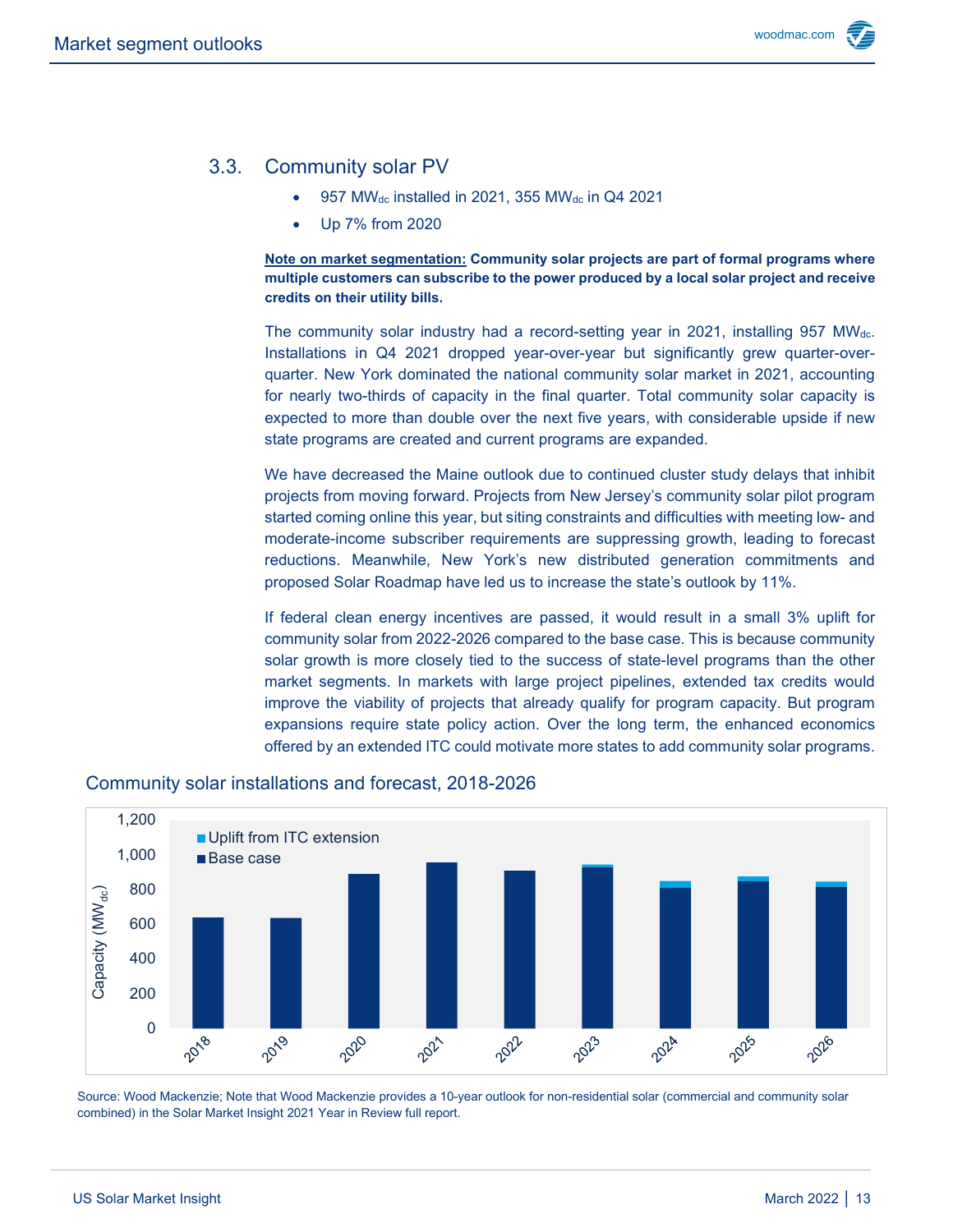#### <span id="page-13-0"></span>3.4. Utility PV

- 17 GWdc installed in 2021, 5.9 GWdc in Q4 2021
- 4.6 GWdc of new utility-scale solar contracts were signed in Q4, causing the total pipeline to reach 80.2 GW<sub>dc</sub> by year-end 2021

The utility-scale solar sector reached unprecedented growth in 2021 in the face of ongoing supply chain constraints and price volatility. During the last quarter of the year,  $5.9 \text{ GW}_{dc}$ of projects came online, bringing 2021 capacity to a record-breaking 17 GWdc. In Q4, 4.6 GWdc of new contracts were signed, leaving the total pipeline at 80.2 GWdc.

Despite the large project pipeline, volatile commodity prices and supply chain uncertainty continue to put projects at risk. About one-third of the capacity slated to come online during Q4 2021 was delayed by at least a quarter. For the 2022 pipeline, developers have postponed at least 8% of planned capacity to 2023 or later and canceled at least 5%. As supply chains continue to face backlogs and delays, Wood Mackenzie remains conservative about equipment supply availability, maintaining the 2022 buildout at about  $15$  GW $_{\text{dec.}}$ 

However, these headwinds are unlikely to outweigh demand for the utility-scale solar segment in the long run. Ongoing efforts to expand federal clean energy support, increasing interest in ESG investments, and new procurement strategies will allow industry recovery in 2023. Under the current policy environment, utility-scale solar will continue to grow in the double-digits, adding a total of 123 GW $_{dc}$  by 2027 and 244 GW $_{dc}$ by 2032. If federal clean energy incentives are passed, including the proposed extensions and modifications to tax credits, the utility solar industry would install an additional 210 GWdc by 2032 for a total of 454 GWdc between 2022 and 2032.



#### Utility PV installations and forecast, 2018-2032

Source: Wood Mackenzie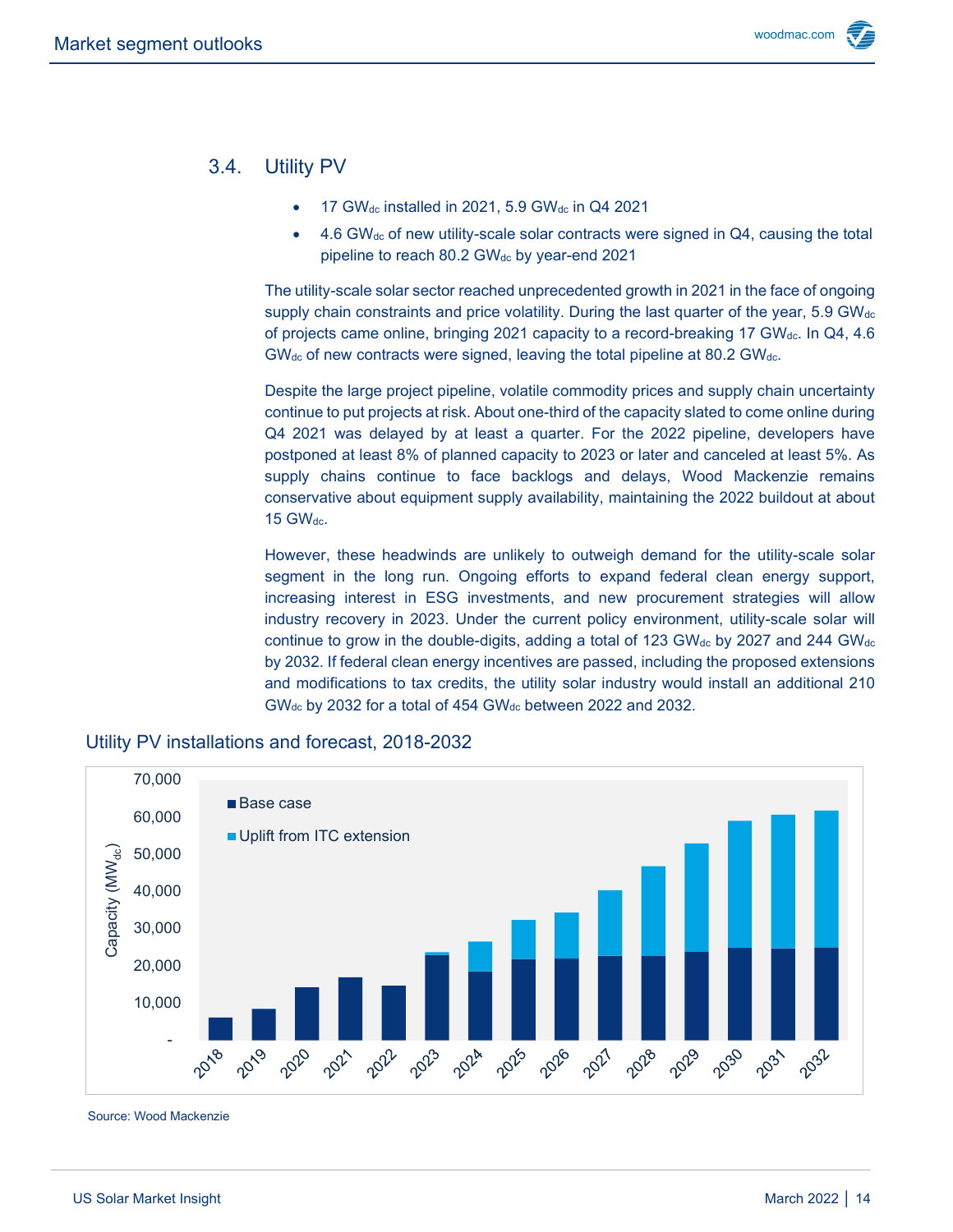# <span id="page-14-0"></span>4. US solar PV forecasts

#### **Base case forecasts**

US PV installation historical data and forecast, 2010-2032



#### **ITC extension forecasts**

US PV installation historical data and forecast, 2010-2032



Source: Wood Mackenzie; Note that non-residential solar is broken out into commercial solar and community solar for both scenarios through 2026 only. See respective market segment outlook sections.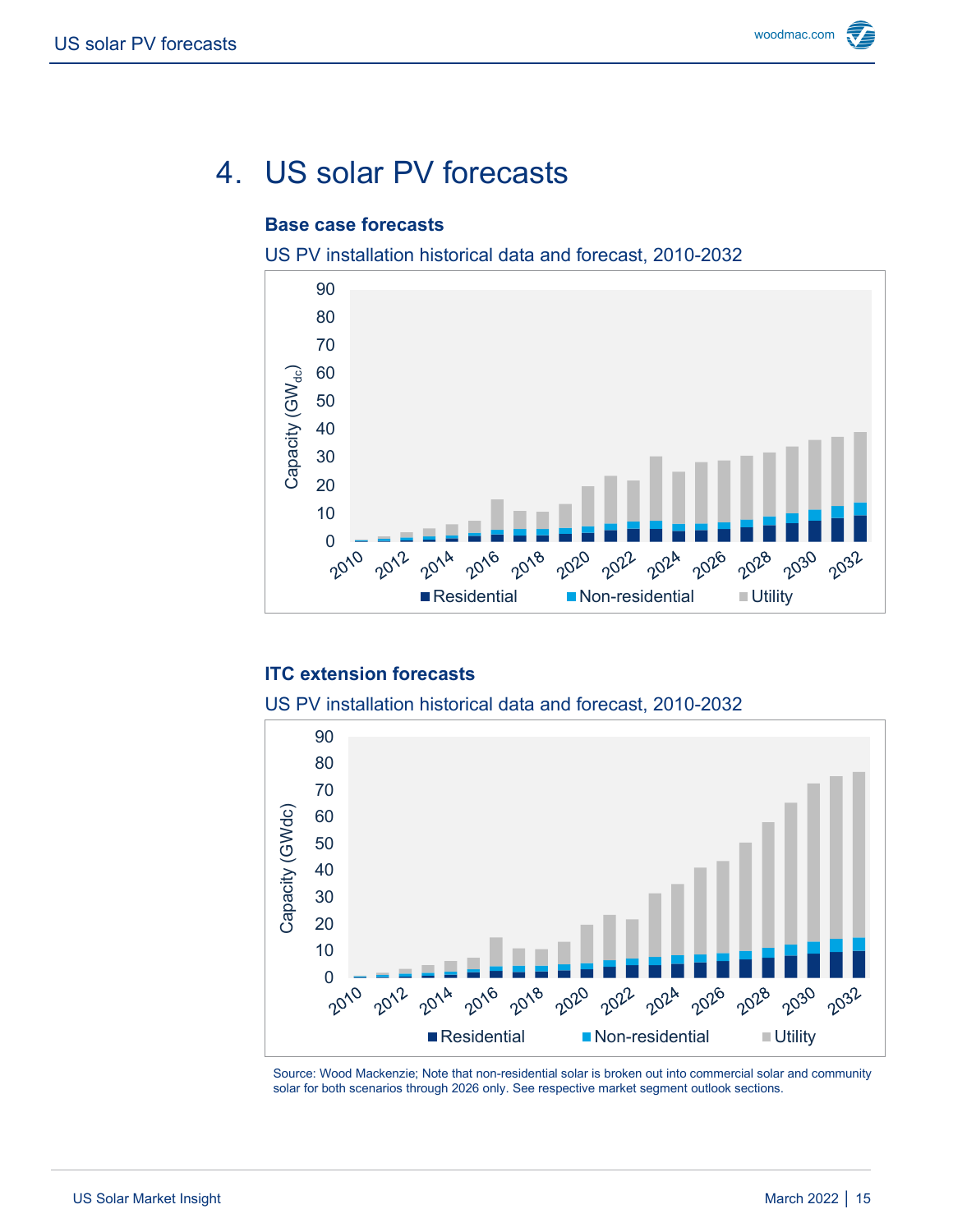## <span id="page-15-0"></span>5. National solar PV system pricing

We employ a bottom-up modeling methodology to capture, track and report national average PV system pricing by segment for systems installed each quarter. Our methodology is based on the tracked wholesale pricing of major solar components and data collected from industry interviews. We report a weighted average of standard mono-PERC and high-efficiency modules for all market segments. Wood Mackenzie assumes all product is procured and delivered in the same year as the installation.





Source: Wood Mackenzie

In Q4 2021, system prices increased year-over-year across all market segments. System pricing increased quarter-over-quarter by 1.1% and 4.4% for residential and commercial solar, respectively, fell 0.3% for utility fixed-tilt, and was flat for utility single-axis tracking. Average system prices continue to increase due to rising equipment costs, raw material input and freight costs, as well as labor shortages. Prices for commercial and utility fixedtilt projects continue to increase as manufacturers continue to pass the cost of increased raw materials to the end user. The growth of the utility single-axis tracker market has led to increased adoption of bifacial modules as well as large format modules, which helps to partially offset other price increases through system efficiencies.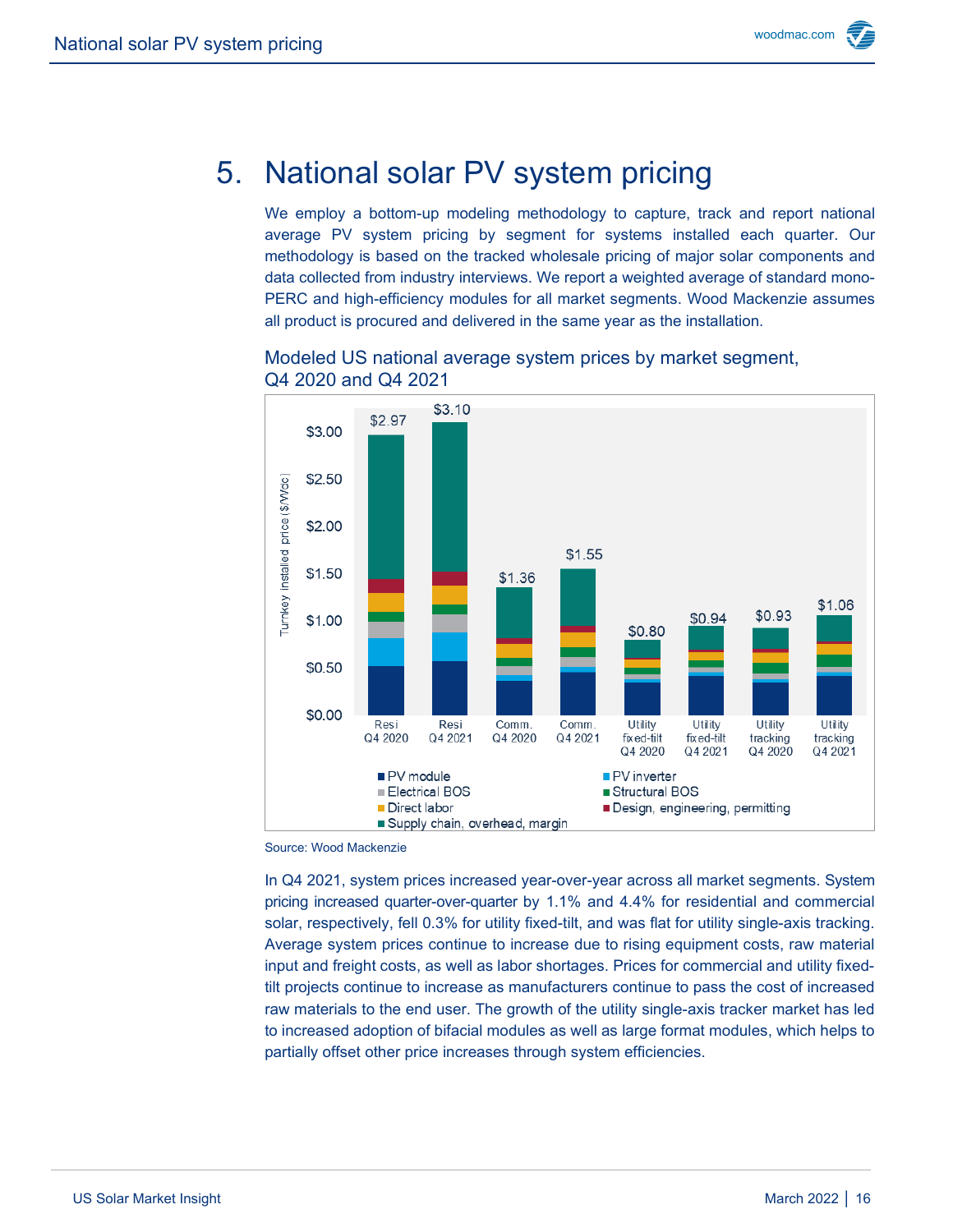# License

#### Ownership rights

This report ("Report") and all *Solar Market Insight®* ("SMI")TM reports are jointly owned by Wood Mackenzie and the SEIA® (jointly, "Owners") and are protected by United States copyright and trademark laws and international copyright/intellectual property laws under applicable treaties and/or conventions. Purchaser of Report or other person obtaining a copy legally ("User") agrees not to export Report into a country that does not have copyright/intellectual property laws that will protect rights of Owners therein.

#### Grant of license rights

Owners hereby grant user a non-exclusive, non-refundable, non-transferable Enterprise License, which allows you to (i) distribute the report within your organization across multiple locations to its representatives, employees or agents who are authorized by the organization to view the report in support of the organization's internal business purposes, and (ii) display the report within your organization's privately hosted internal intranet in support of your organization's internal business purposes. Your right to distribute the report under an Enterprise License allows distribution among multiple locations or facilities to Authorized Users within your organization.

Owners retain exclusive and sole ownership of this report. User agrees not to permit any unauthorized use, reproduction, distribution, publication or electronic transmission of any report or the information/forecasts therein without the express written permission of Owners.

#### Disclaimer of warranty and liability

Owners have used their best efforts in collecting and preparing each report.

Owners, their employees, affiliates, agents, and licensors do not warrant the accuracy, completeness, correctness, non-infringement, merchantability, or fitness for a particular purpose of any reports covered by this agreement. Owners, their employees, affiliates, agents, or licensors shall not be liable to user or any third party for losses or injury caused in whole or part by our negligence or contingencies beyond Owners' control in compiling, preparing or disseminating any report or for any decision made or action taken by user or any third party in reliance on such information or for any consequential, special, indirect or similar damages, even if Owners were advised of the possibility of the same. User agrees that the liability of Owners, their employees, affiliates, agents and licensors, if any, arising out of any kind of legal claim (whether in contract, tort or otherwise) in connection with its goods/services under this agreement shall not exceed the amount you paid to Owners for use of the report in question.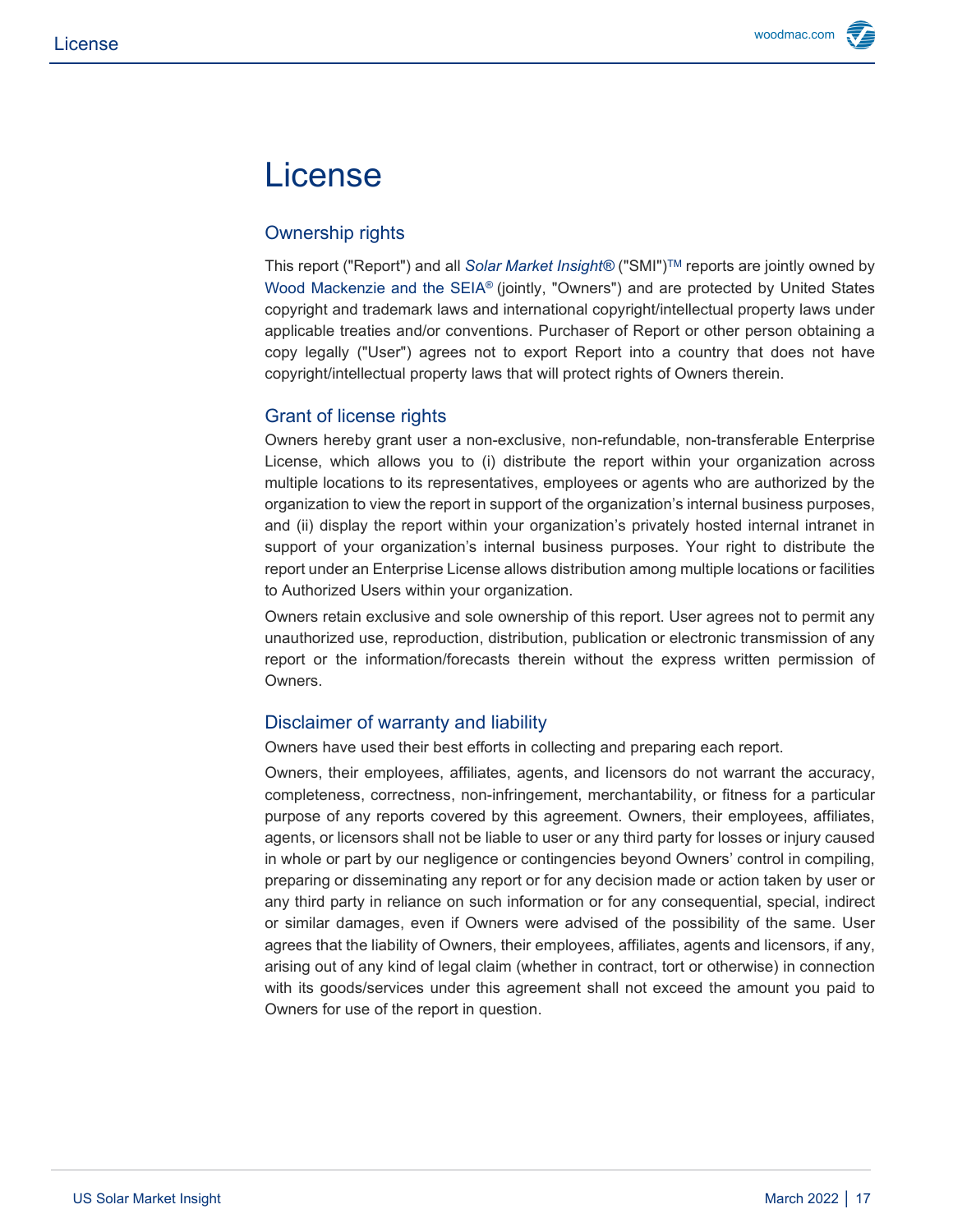# US Solar Market Insight®

## Who Buys US Solar Market Insight?

### Subscribers to US Solar Market Insight include:

- **Technology Firms**
- Component Manufacturers
- **BOS Providers**
- System Integrators
- Residential Third-Party Financiers
- Project Developers
- Utilities & IPPs
- Investors





For more information on US Solar Market Insight™ and to download this quarter's free Executive Summary, visit **www. woodmac.com/research/products/power-and-renewables/ussolar-market-insight/** or **www.seia.org/cs/research/solarinsight**.

The US Solar Market Insight™ is also available as a part of Wood Mackenzie's **US Utility Solar** and **US Distributed Solar Services**. In addition to this report, the services include analysis of the competitive landscape and additional market data and insights.

**Get in touch** contactus@woodmac.com

## Table of Contents

## Photovoltaics (PV)

#### Installations + Market Analysis:

- By Market Segment
- **By State**
- Number of Installations

#### Installed Price Manufacturing:

- **Polysilicon**
- **Wafers**
- Cells
- Modules
- Active U.S. Manufacturing Plants
- Inverters

#### Component Pricing:

- Polysilicon, Wafers, Cells and **Modules**
- **Inverters**
- PV Mounting Structures

#### Demand Projections:

- By Market Segment
- By State